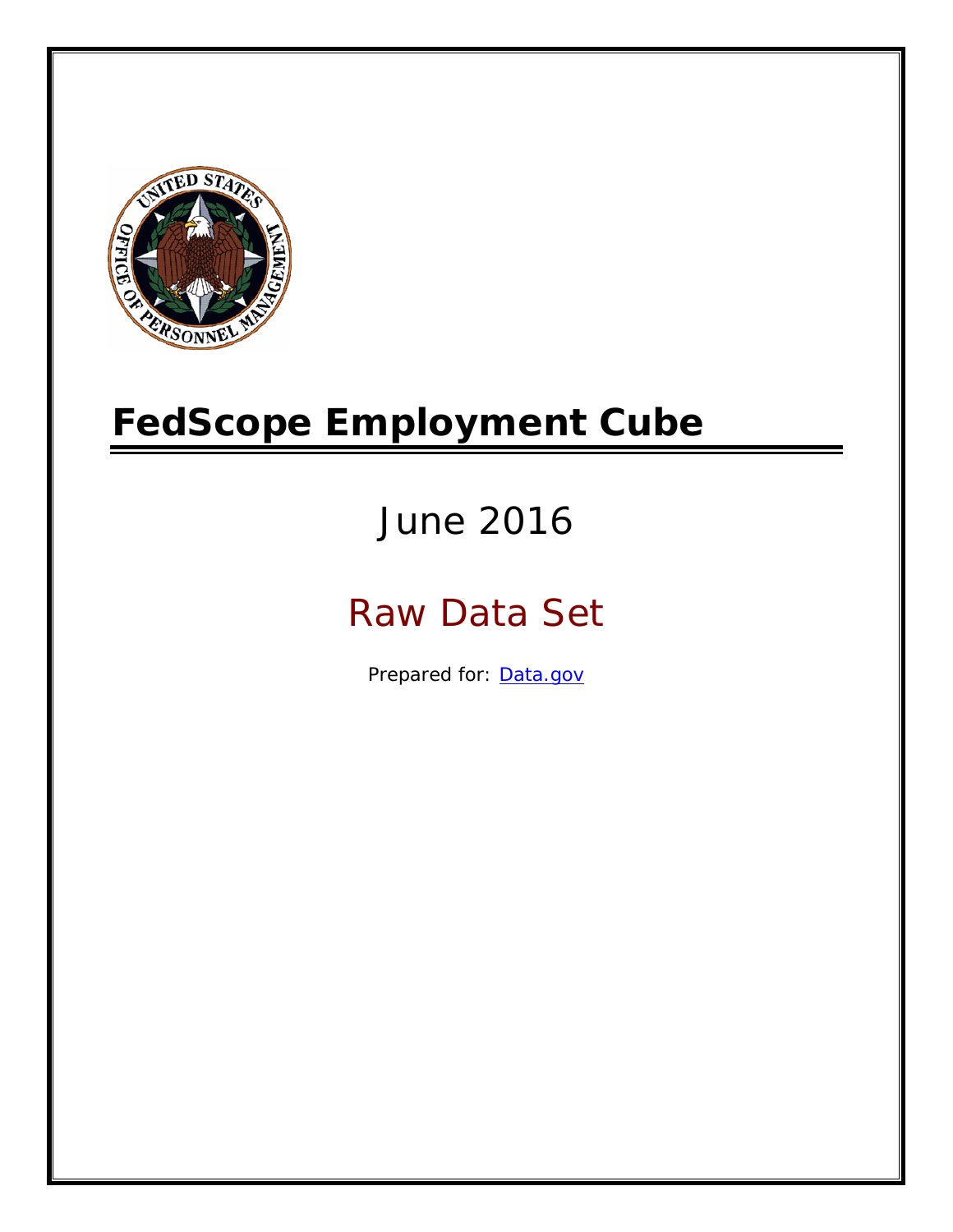

# **Table of Contents**

| $\mathbf{1}$   |      | <b>OVERVIEW</b>                                | 3              |
|----------------|------|------------------------------------------------|----------------|
|                | 1.1  | Purpose                                        | 3              |
|                | 1.2  | <b>Scope</b>                                   | 3              |
| $\overline{2}$ |      | <b>RAW DATA SET FILE</b>                       | 3              |
|                | 2.1  | <b>FACTDATA</b>                                | 3              |
| 3              |      | <b>DIMENSION TRANSLATIONS FILES</b>            | 5              |
|                | 3.1  | Agency                                         | 5              |
|                | 3.2  | Location                                       | 6              |
|                | 3.3  | Age                                            | 6              |
|                | 3.4  | <b>Education Level</b>                         | $\overline{7}$ |
|                | 3.5  | <b>General Schedule &amp; Equivalent Grade</b> | 8              |
|                | 3.6  | <b>Length of Service</b>                       | 8              |
|                | 3.7  | Occupation                                     | 9              |
|                | 3.8  | <b>Occupation Category</b>                     | 9              |
|                | 3.9  | Pay Plan & Grade                               | 10             |
|                | 3.10 | <b>Salary Level</b>                            | 10             |
|                | 3.11 | <b>STEM Occupations</b>                        | 11             |
|                |      | 3.12 Supervisory Status                        | 11             |
|                |      | 3.13 Type of Appointment                       | 12             |
|                |      | 3.14 Work Schedule                             | 12             |
|                | 3.15 | <b>Work Status</b>                             | 13             |
|                |      | 3.16 Date                                      | 13             |
|                |      | 3.17 Employment                                | 14             |
|                |      | 3.18 Average Salary                            | 14             |
|                | 3.19 | <b>Average Length of Service</b>               | 14             |
| $\overline{4}$ |      | <b>DATA DEFINITIONS</b>                        | 15             |
|                | 4.1  | Agency                                         | 15             |
|                | 4.2  | Location                                       | 15             |
|                | 4.3  | Age                                            | 15             |
|                | 4.4  | <b>Education Level</b>                         | 15             |
|                | 4.5  | <b>General Schedule &amp; Equivalent Grade</b> | 15             |
|                | 4.6  | <b>Length of Service</b>                       | 15             |
|                | 4.7  | Occupation                                     | 15             |
|                | 4.8  | <b>Occupation Category</b>                     | 15             |
|                | 4.9  | Pay Plan & Grade                               | 16             |
|                | 4.10 | <b>Salary Level</b>                            | 16             |
|                | 4.11 | <b>STEM Occupations</b>                        | 16             |
|                | 4.12 | <b>Supervisory Status</b>                      | 16             |
|                | 4.13 | <b>Type of Appointment</b>                     | 16             |
|                | 4.14 | <b>Work Schedule</b>                           | 16             |

Source: FedScope (https://www.fedscope.opm.gov/) 1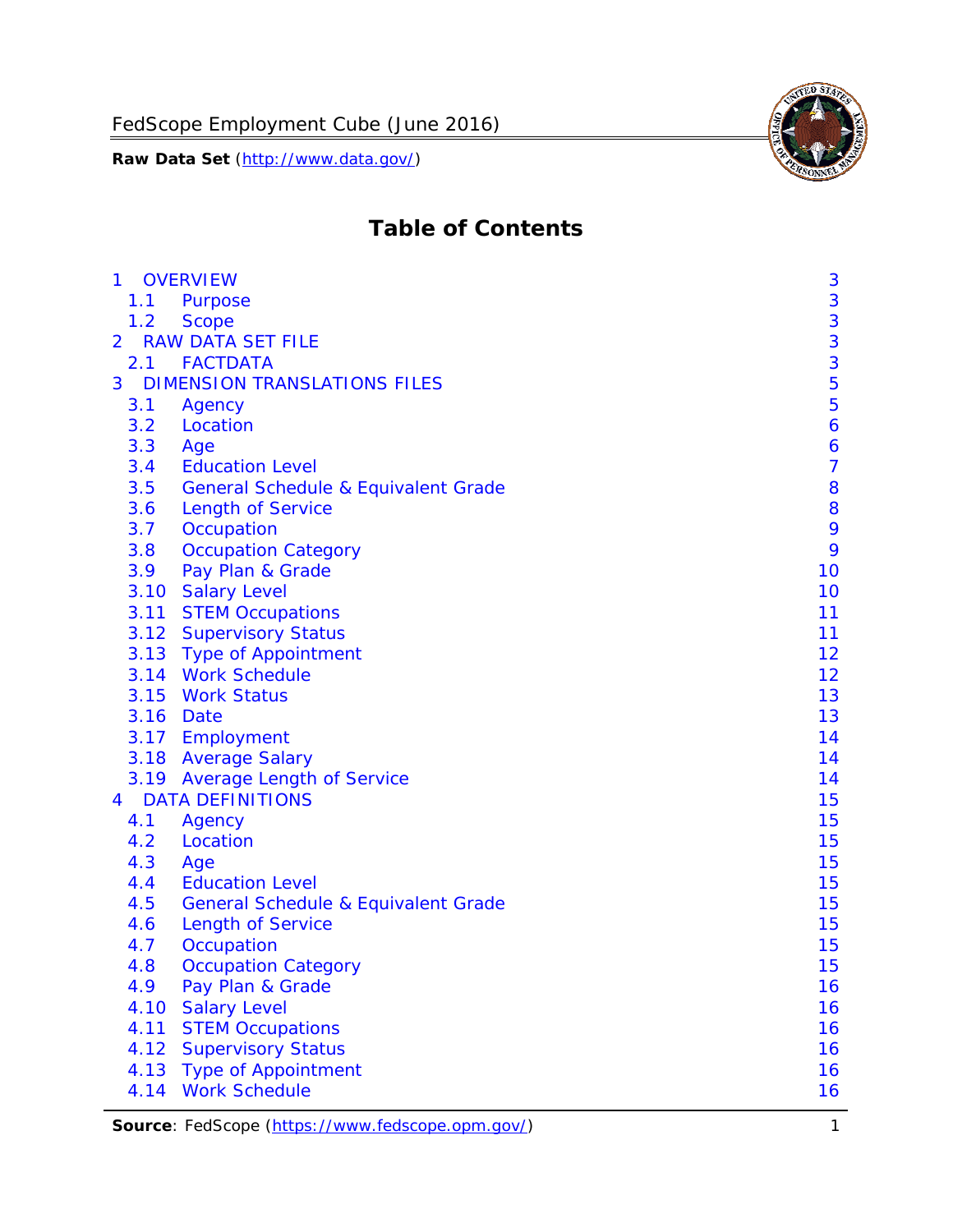FedScope Employment Cube (June 2016)

**Raw Data Set** (http://www.data.gov/)

|     | 4.15 Work Status                                    | 16 |
|-----|-----------------------------------------------------|----|
|     | 4.16 Date                                           | 16 |
|     | 4.17 Employment                                     | 17 |
|     | 4.18 Average Salary                                 | 17 |
|     | 4.19 Average Length of Service                      | 17 |
|     | 5 APPENDIX                                          | 18 |
| 5.1 | SAS Program to Read Raw Data Sets for Data Analysis | 18 |
| 5.2 | <b>FedScope General Public Web Site</b>             | 18 |

# **Listing of Tables**

| Table 2.1: FACTDATA.TXT Record Layout   | 4  |
|-----------------------------------------|----|
| Table 3.1: DTagy.txt Record Layout      | 5  |
| Table 3.2: DTloc.txt Record Layout      | 6  |
| Table 3.3: DTagelvl.txt Record Layout   | 6  |
| Table 3.4: DTedlvl.txt Record Layout    | 7  |
| Table 3.5: DTgsegrd.txt Record Layout   | 8  |
| Table 3.6: DTIoslyl.txt Record Layout   | 8  |
| Table 3.7: DTocc.txt Record Layout      | 9  |
| Table 3.8: DTpatco.txt Record Layout    | 9  |
| Table 3.9: DTppgrd.txt Record Layout    | 10 |
| Table 3.10: DTsallvl.txt Record Layout  | 10 |
| Table 3.11: DTstemocc.txt Record Layout | 11 |
| Table 3.12: DTsuper.txt Record Layout   | 11 |
| Table 3.13: DTtoa.txt Record Layout     | 12 |
| Table 3.14: DTwrksch.txt Record Layout  | 12 |
| Table 3.15: DTwkstat.txt Record Layout  | 13 |
| Table 3.16: DTdate.txt Record Layout    | 13 |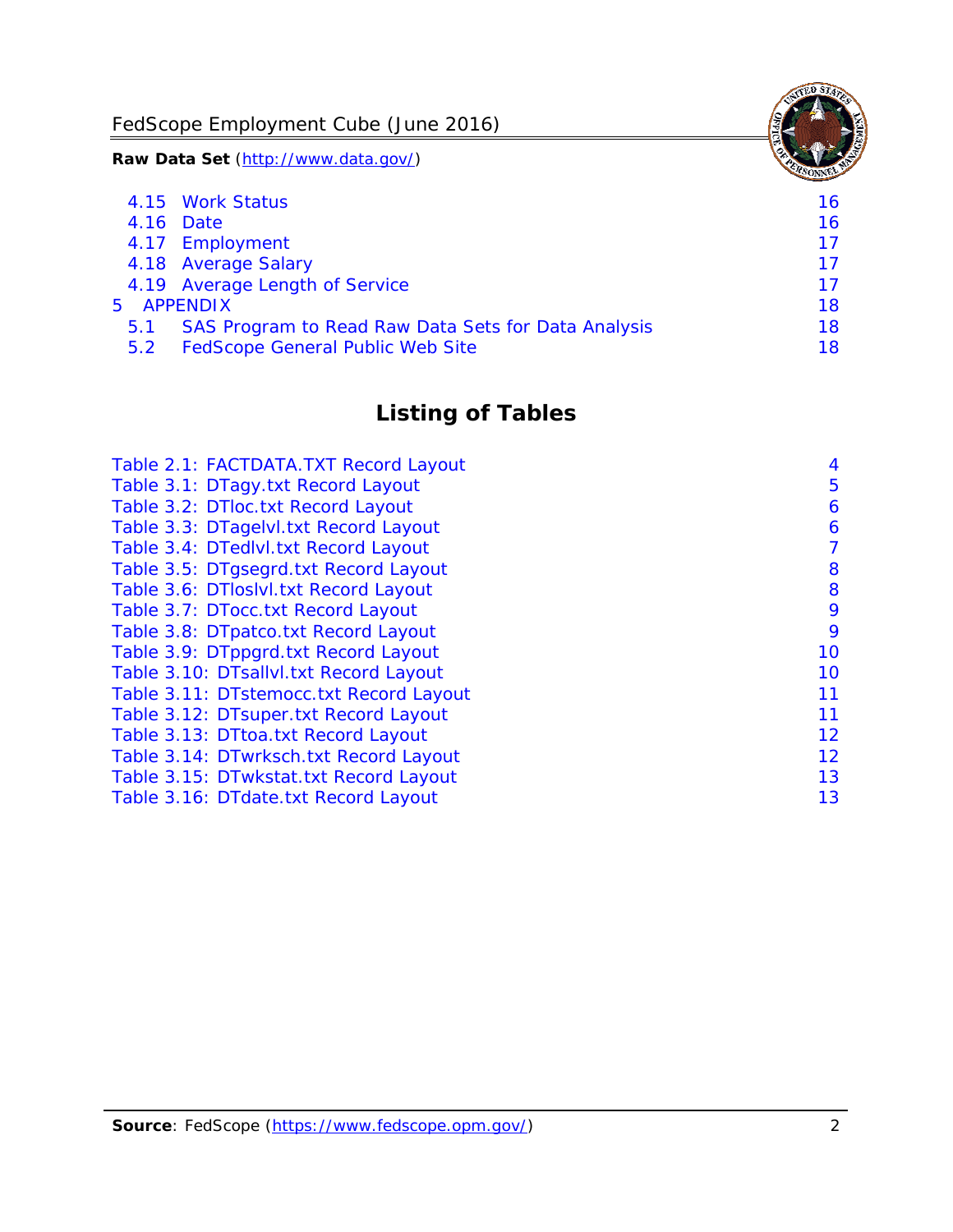

# <span id="page-3-0"></span>**1 OVERVIEW**

#### *1.1 Purpose*

<span id="page-3-1"></span>The purpose of this raw data set is to increase public access to high value, machine readable datasets generated by the U.S. Office of Personnel Management. The FedScope Employment Cube data sets are available via [Data.gov](http://www.data.gov/).

#### <span id="page-3-2"></span>*1.2 Scope*

The scope of this raw data set includes data elements used in the creation of the FedScope Employment Cube [\(https://www.fedscope.opm.gov/\)](https://www.fedscope.opm.gov/). **NOTE**: Starting in FY 2010, the OPM Statistical Data Mart (SDM) is the source for all FedScope data. The SDM is processed data from the Enterprise Human Resources Integration (EHRI) data warehouse. Data is processed on a quarterly basis (i.e. March, June, September and December).

# <span id="page-3-3"></span>**2 RAW DATA SET FILE**

# <span id="page-3-4"></span>*2.1 FACTDATA*

This "**delimited**" (comma separated value (**CSV**)) raw data set provides employee population data as of June 2016. Each column value is separated by a "**comma**" from the next column's value and each row starts a new record. Each record contains 20 data elements. The record layout for FACTDATA.TXT is depicted in [Table 2.1](#page-4-1) below: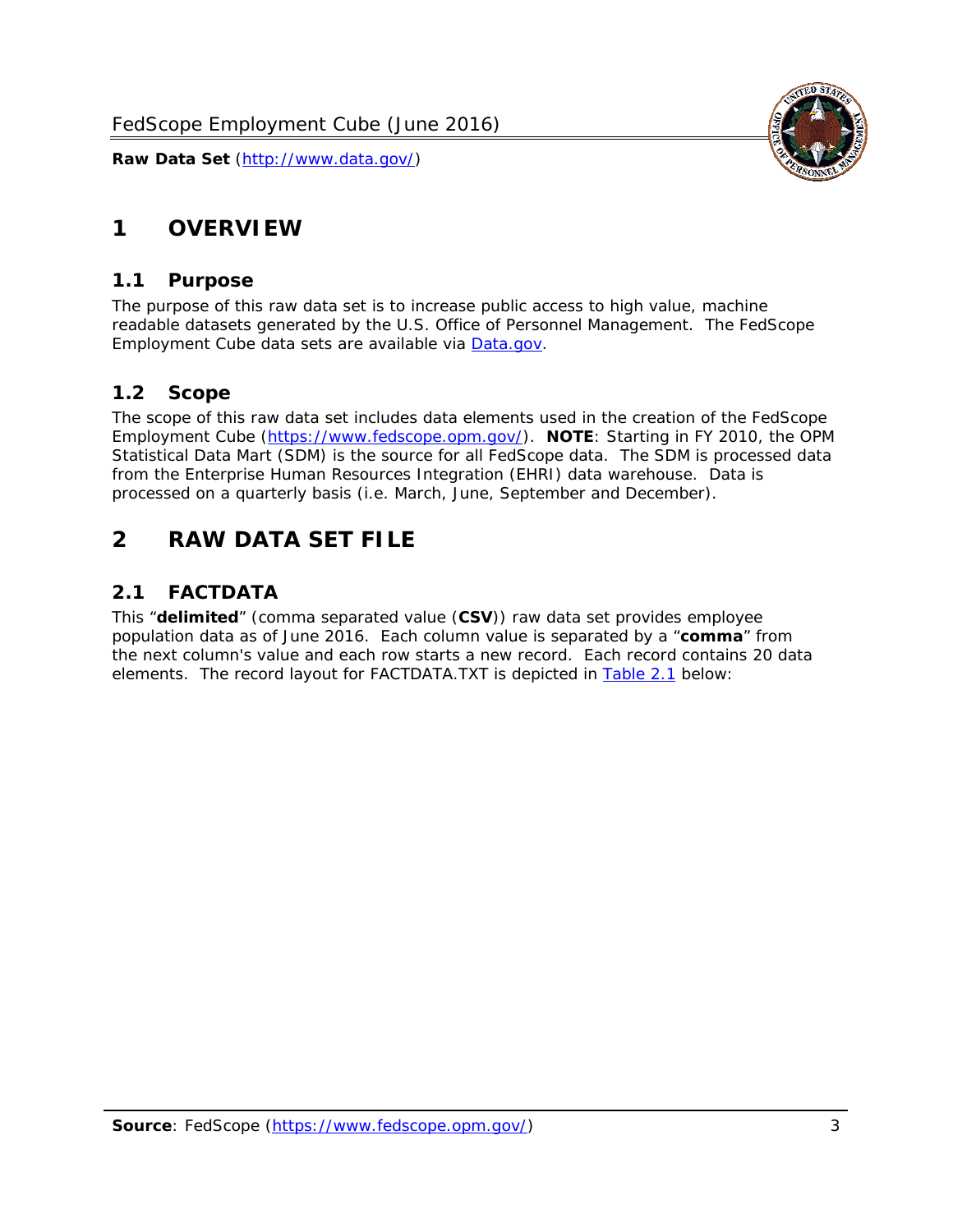<span id="page-4-1"></span><span id="page-4-0"></span>

**NOTE**: If importing this table (data set) into Excel, change the "column data format" for columns 1-17 from "General" to "Text". Columns 18-20 can be imported as "General" data format. In Excel, the "General" data format converts numeric values to numbers. Columns 1-17 are TEXT fields; Columns 18-20 are NUMERIC fields.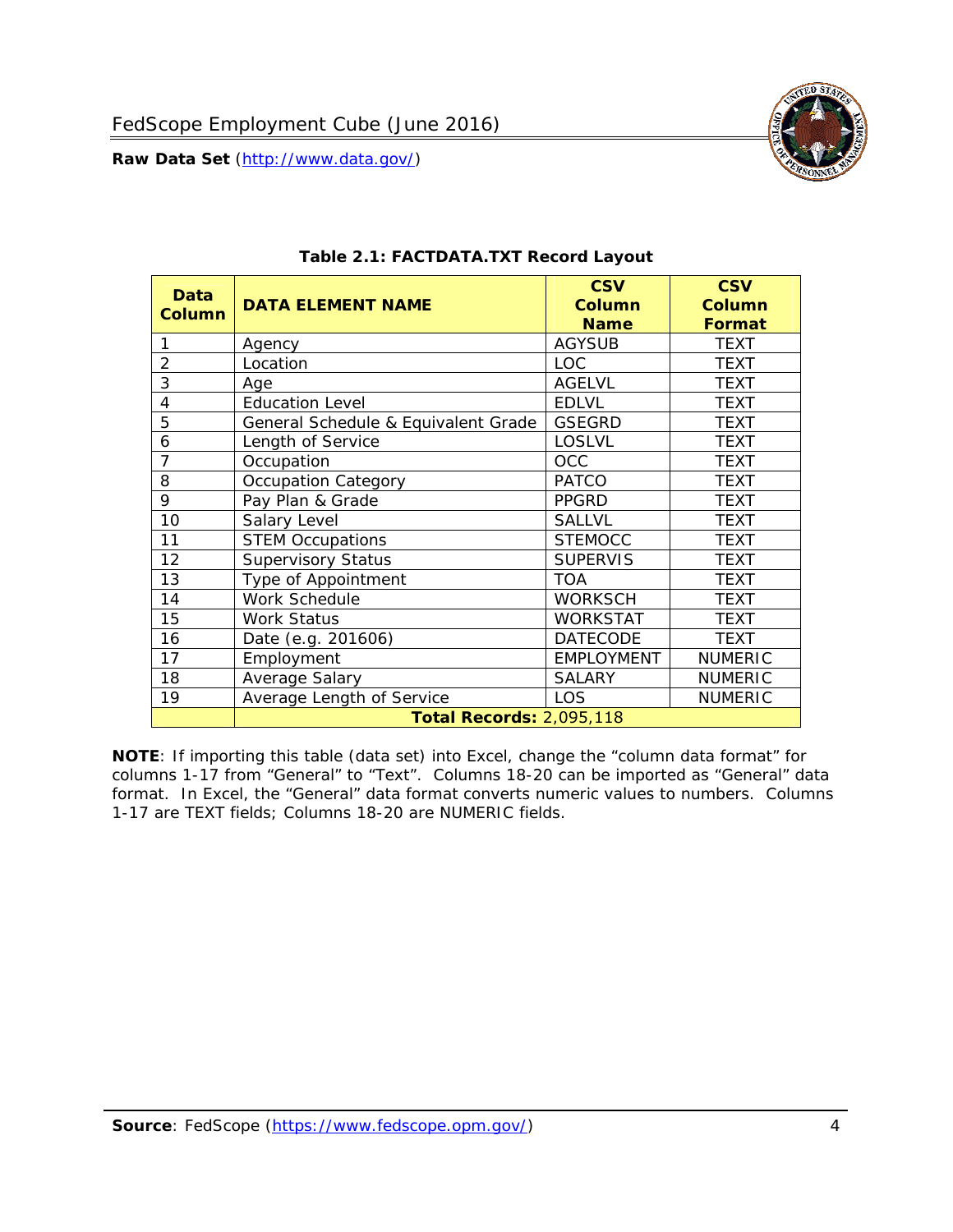

# <span id="page-5-0"></span>**3 DIMENSION TRANSLATIONS FILES**

#### <span id="page-5-1"></span>*3.1 Agency*

<span id="page-5-3"></span><span id="page-5-2"></span>This "**delimited**" (comma separated value (**CSV**)) data file provides translations for the agency data element contained in the employee population data file (FACTDATA.TXT). See [Table 2.1.](#page-4-1) Each column value is separated by a "**comma**" from the next column's value and each row starts a new record. Each record contains 6 data elements. The record layout for DTagy.txt is depicted in **Table 3.1** below:

| Data<br><b>Column</b>     | <b>DATA ELEMENT NAME</b>       | <b>CSV</b><br><b>Column</b><br><b>Name</b> | <b>CSV</b><br>Column<br><b>Format</b> |
|---------------------------|--------------------------------|--------------------------------------------|---------------------------------------|
|                           | Agency Type                    | <b>AGYTYP</b>                              | <b>TEXT</b>                           |
| 2                         | <b>Agency Type Translation</b> | <b>AGYTYPT</b>                             | <b>TEXT</b>                           |
| 3                         | Agency                         | AGY                                        | <b>TEXT</b>                           |
| 4                         | <b>Agency Translation</b>      | <b>AGYT</b>                                | <b>TEXT</b>                           |
| 5                         | Agency Sub element             | <b>AGYSUB</b>                              | <b>TEXT</b>                           |
| 6                         | Agency Sub element Translation | <b>AGYSUBT</b>                             | <b>TEXT</b>                           |
| <b>Total Records: 532</b> |                                |                                            |                                       |

#### **Table 3.1: DTagy.txt Record Layout**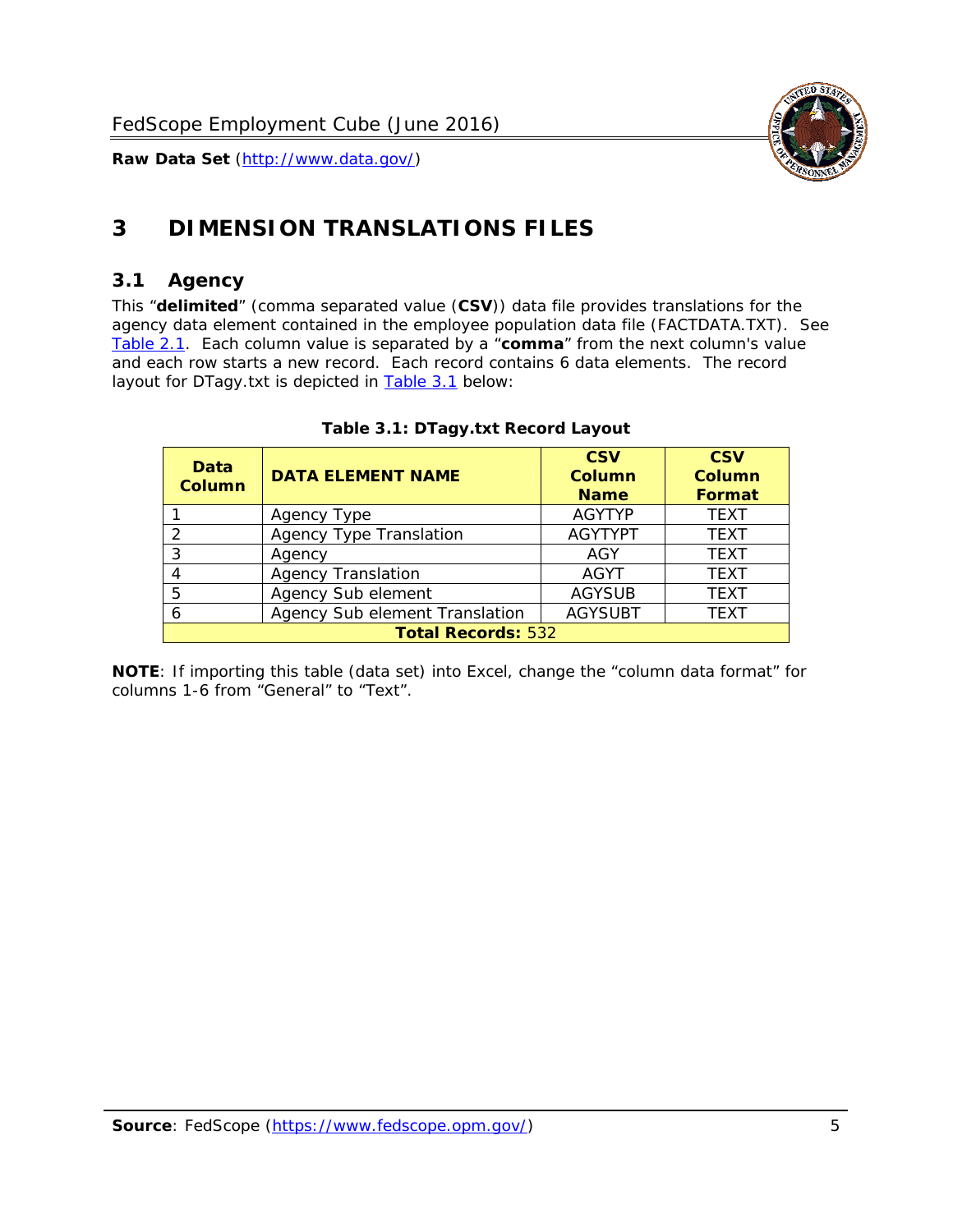

#### <span id="page-6-0"></span>*3.2 Location*

<span id="page-6-4"></span><span id="page-6-2"></span>This "**delimited**" (comma separated value (**CSV**)) data file provides translations for the location data element contained in the employee population data file (FACTDATA.TXT). See [Table 2.1.](#page-4-1) Each column value is separated by a "**comma**" from the next column's value and each row starts a new record. Each record contains 4 data elements. The record layout for DTloc.txt is depicted in [Table 3.2](#page-6-4) below:

| Data<br><b>Column</b>     | <b>DATA ELEMENT NAME</b>         | <b>CSV</b><br><b>Column</b><br><b>Name</b> | <b>CSV</b><br><b>Column</b><br><b>Format</b> |
|---------------------------|----------------------------------|--------------------------------------------|----------------------------------------------|
|                           | Location Type                    | <b>LOCTYP</b>                              | <b>TEXT</b>                                  |
|                           | Location Type Translation        | <b>LOCTYPT</b>                             | <b>TFXT</b>                                  |
| ⌒                         | State/Country                    | <b>LOC</b>                                 | <b>TFXT</b>                                  |
|                           | <b>State/Country Translation</b> | LOCT                                       | <b>TFXT</b>                                  |
| <b>Total Records: 224</b> |                                  |                                            |                                              |

#### **Table 3.2: DTloc.txt Record Layout**

**NOTE**: If importing this table (data set) into Excel, change the "column data format" for columns 1-4 from "General" to "Text".

#### <span id="page-6-1"></span>*3.3 Age*

<span id="page-6-5"></span><span id="page-6-3"></span>This "**delimited**" (comma separated value (**CSV**)) data file provides translations for the age data element contained in the employee population data file (FACTDATA.TXT). See [Table](#page-4-1) [2.1](#page-4-1). Each column value is separated by a "**comma**" from the next column's value and each row starts a new record. Each record contains 2 data elements. The record layout for DTagelvl.txt is depicted in **[Table 3.3](#page-6-5)** below:

| Data<br><b>Column</b>    | <b>DATA ELEMENT NAME</b> | <b>CSV</b><br>Column<br><b>Name</b> | <b>CSV</b><br>Column<br><b>Format</b> |
|--------------------------|--------------------------|-------------------------------------|---------------------------------------|
|                          | Aae                      | AGFI VI                             | TFXT                                  |
|                          | Age Translation          | AGFI VI T                           | TFXT                                  |
| <b>Total Records: 12</b> |                          |                                     |                                       |

#### **Table 3.3: DTagelvl.txt Record Layout**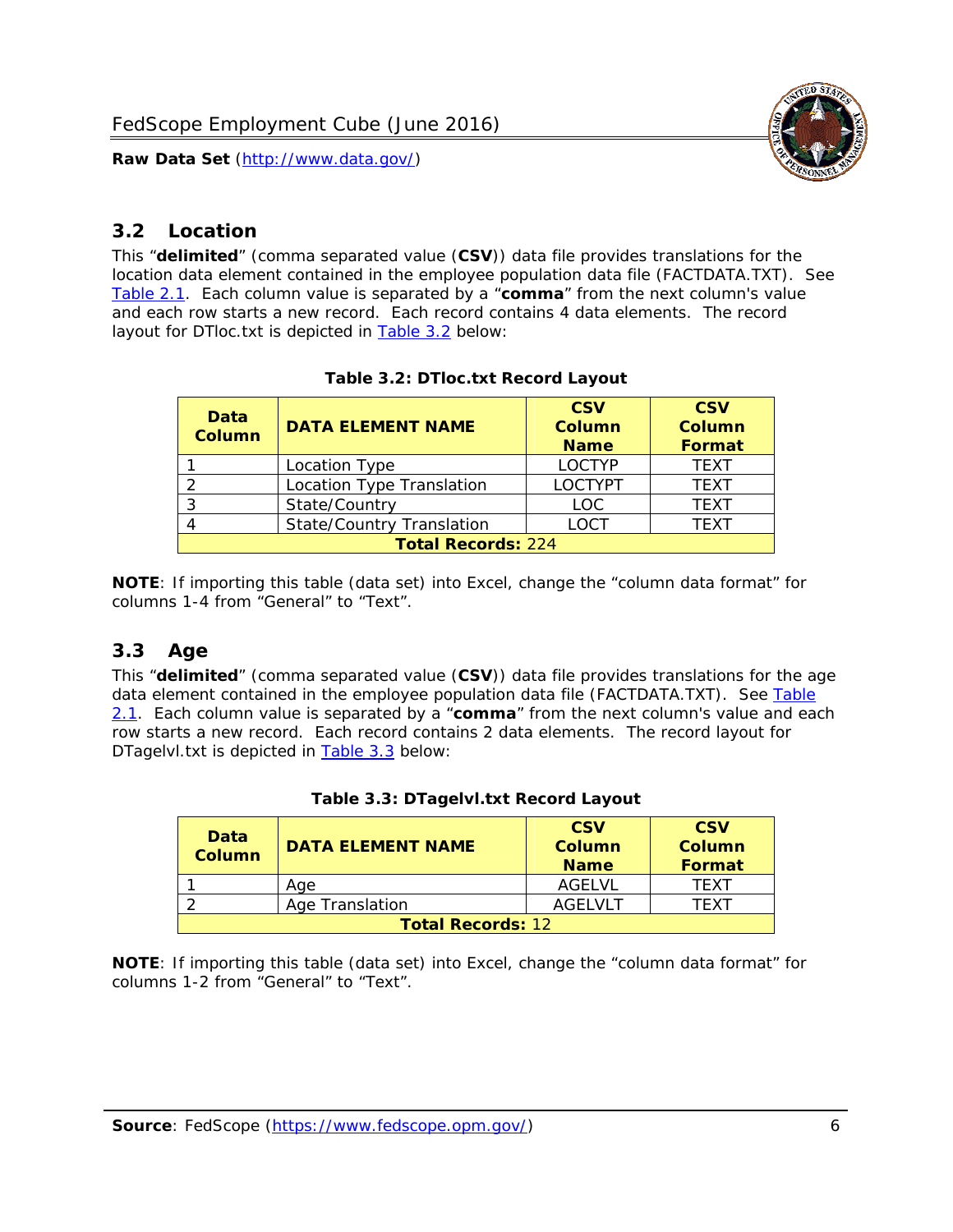

### <span id="page-7-0"></span>*3.4 Education Level*

<span id="page-7-2"></span><span id="page-7-1"></span>This "**delimited**" (comma separated value (**CSV**)) data file provides translations for the education level data element contained in the employee population data file (FACTDATA.TXT). See [Table 2.1](#page-4-1). Each column value is separated by a "**comma**" from the next column's value and each row starts a new record. Each record contains 4 data elements. The record layout for DTedlvl.txt is depicted in [Table 3.4](#page-7-2) below:

| Data<br><b>Column</b>    | <b>DATA ELEMENT NAME</b>                | <b>CSV</b><br><b>Column</b><br><b>Name</b> | <b>CSV</b><br><b>Column</b><br><b>Format</b> |
|--------------------------|-----------------------------------------|--------------------------------------------|----------------------------------------------|
|                          | <b>Education Level Type</b>             | <b>EDLVLTYP</b>                            | <b>TEXT</b>                                  |
|                          | <b>Education Level Type Translation</b> | <b>EDLVLTYPT</b>                           | <b>TEXT</b>                                  |
|                          | <b>Education Level</b>                  | <b>EDLVL</b>                               | <b>TEXT</b>                                  |
|                          | <b>Education Level Translation</b>      | <b>EDLVLT</b>                              | <b>TEXT</b>                                  |
| <b>Total Records: 24</b> |                                         |                                            |                                              |

#### **Table 3.4: DTedlvl.txt Record Layout**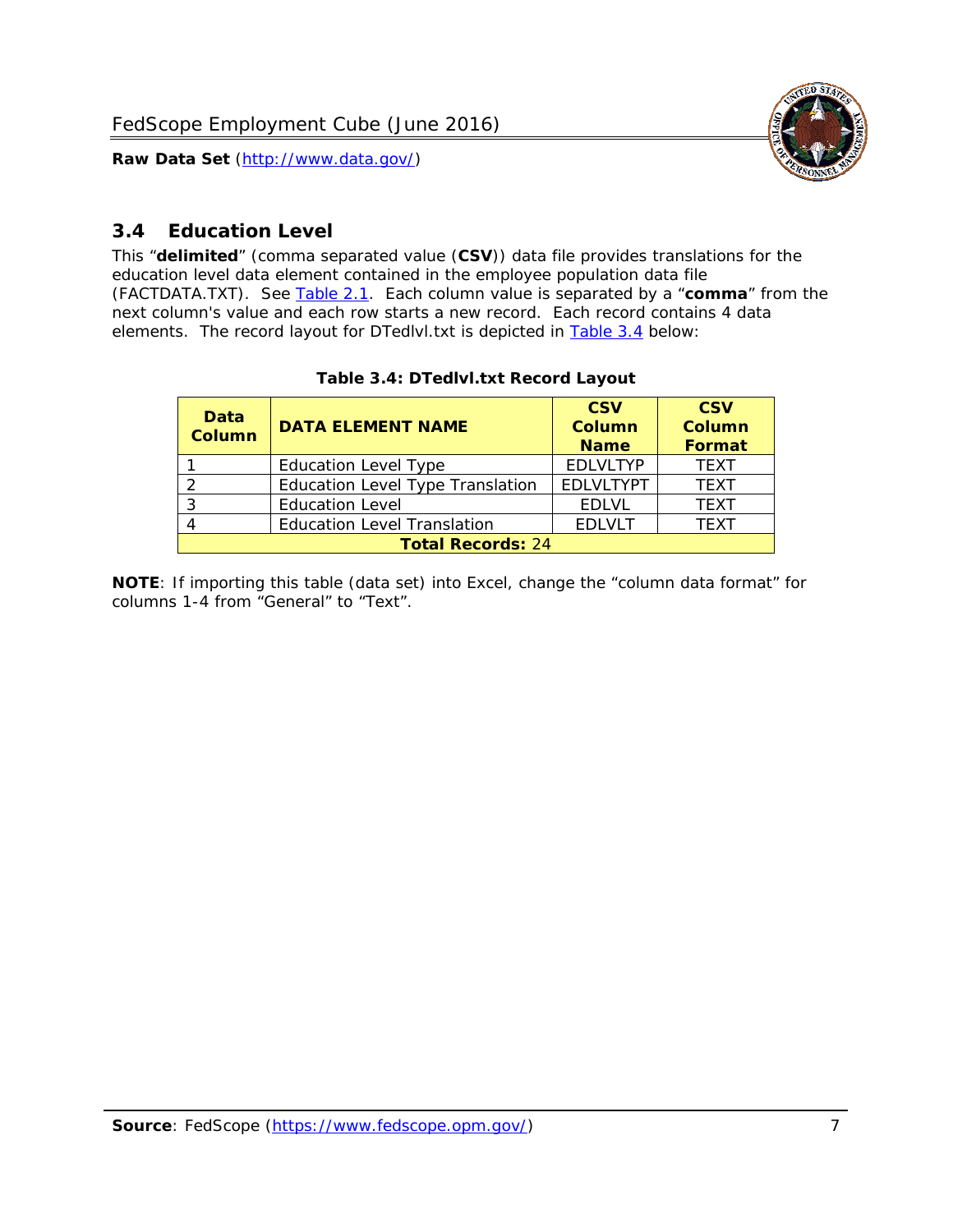

#### <span id="page-8-0"></span>*3.5 General Schedule & Equivalent Grade*

This "**delimited**" (comma separated value (**CSV**)) data file provides translations for the general schedule & equivalent grade data element contained in the employee population data file (FACTDATA.TXT). See [Table 2.1](#page-4-1). Each column value is separated by a "**comma**" from the next column's value and each row starts a new record. Each record contains 1 data element. The record layout for DTgsegrd.txt is depicted in [Table 3.5](#page-8-4) below:

#### **Table 3.5: DTgsegrd.txt Record Layout**

<span id="page-8-4"></span><span id="page-8-2"></span>

| Data<br><b>Column</b>    | DATA FI FMFNT NAMF                  | <b>CSV</b><br>Column<br><b>Name</b> | <b>CSV</b><br>Column<br>Format |
|--------------------------|-------------------------------------|-------------------------------------|--------------------------------|
|                          | General Schedule & Equivalent Grade | GSEGRD                              | TFXT                           |
| <b>Total Records: 17</b> |                                     |                                     |                                |

**NOTE**: If importing this table (data set) into Excel, change the "column data format" for column 1-from "General" to "Text".

#### <span id="page-8-1"></span>*3.6 Length of Service*

<span id="page-8-5"></span><span id="page-8-3"></span>This "**delimited**" (comma separated value (**CSV**)) data file provides translations for the length of service data element contained in the employee population data file (FACTDATA.TXT). See [Table 2.1](#page-4-1). Each column value is separated by a "**comma**" from the next column's value and each row starts a new record. Each record contains 2 data elements. The record layout for DTloslvl.txt is depicted in [Table 3.6](#page-8-5) below:

| Data<br><b>Column</b>    | <b>DATA ELEMENT NAME</b>      | <b>CSV</b><br><b>Column</b><br><b>Name</b> | <b>CSV</b><br>Column<br>Format |
|--------------------------|-------------------------------|--------------------------------------------|--------------------------------|
|                          | Length of Service             | LOSLVL                                     | TFXT                           |
|                          | Length of Service Translation | LOSI VLT                                   | TFXT                           |
| <b>Total Records: 11</b> |                               |                                            |                                |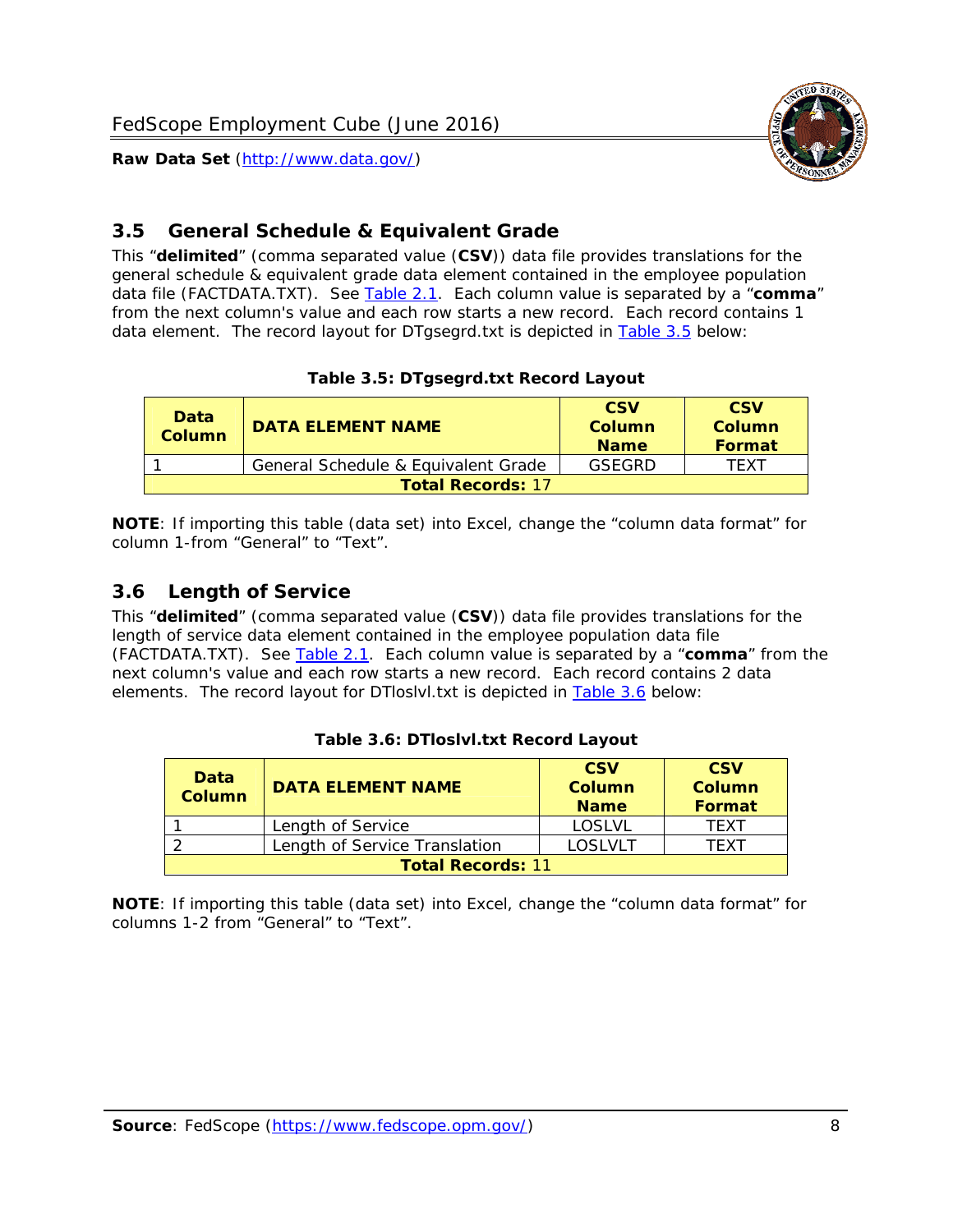

#### <span id="page-9-0"></span>*3.7 Occupation*

<span id="page-9-4"></span>This "**delimited**" (comma separated value (**CSV**)) data file provides translations for the occupation data element contained in the employee population data file (FACTDATA.TXT). See [Table 2.1](#page-4-1). Each column value is separated by a "**comma**" from the next column's value and each row starts a new record. Each record contains 6 data elements. The record layout for DTocc.txt is depicted in [Table 3.7](#page-9-4) below:

<span id="page-9-2"></span>

| Data<br><b>Column</b>     | <b>DATA ELEMENT NAME</b>             | <b>CSV</b><br>Column<br><b>Name</b> | <b>CSV</b><br><b>Column</b><br><b>Format</b> |
|---------------------------|--------------------------------------|-------------------------------------|----------------------------------------------|
|                           | Occupation Type                      | <b>OCCTYP</b>                       | <b>TEXT</b>                                  |
|                           | Occupation Type Translation          | <b>OCCTYPT</b>                      | <b>TEXT</b>                                  |
| ာ                         | <b>Occupation Family</b>             | <b>OCCFAM</b>                       | <b>TEXT</b>                                  |
|                           | <b>Occupation Family Translation</b> | <b>OCCFAMT</b>                      | <b>TEXT</b>                                  |
| 5                         | Occupation                           | <b>OCC</b>                          | <b>TEXT</b>                                  |
|                           | <b>Occupation Translation</b>        | <b>OCCT</b>                         | <b>TEXT</b>                                  |
| <b>Total Records: 683</b> |                                      |                                     |                                              |

#### **Table 3.7: DTocc.txt Record Layout**

**NOTE**: If importing this table (data set) into Excel, change the "column data format" for columns 1-6 from "General" to "Text".

#### <span id="page-9-1"></span>*3.8 Occupation Category*

<span id="page-9-5"></span>This "**delimited**" (comma separated value (**CSV**)) data file provides translations for the occupation category data element contained in the employee population data file (FACTDATA.TXT). See [Table 2.1](#page-4-1). Each column value is separated by a "**comma**" from the next column's value and each row starts a new record. Each record contains 2 data elements. The record layout for DTpatco.txt is depicted in [Table 3.8](#page-9-5) below:

<span id="page-9-3"></span>

| Data<br><b>Column</b>   | <b>DATA ELEMENT NAME</b>        | <b>CSV</b><br>Column<br><b>Name</b> | <b>CSV</b><br>Column<br>Format |  |
|-------------------------|---------------------------------|-------------------------------------|--------------------------------|--|
|                         | <b>Occupation Category</b>      | <b>PATCO</b>                        | <b>TFXT</b>                    |  |
|                         | Occupation Category Translation | <b>PATCOT</b>                       | TFXT                           |  |
| <b>Total Records: 7</b> |                                 |                                     |                                |  |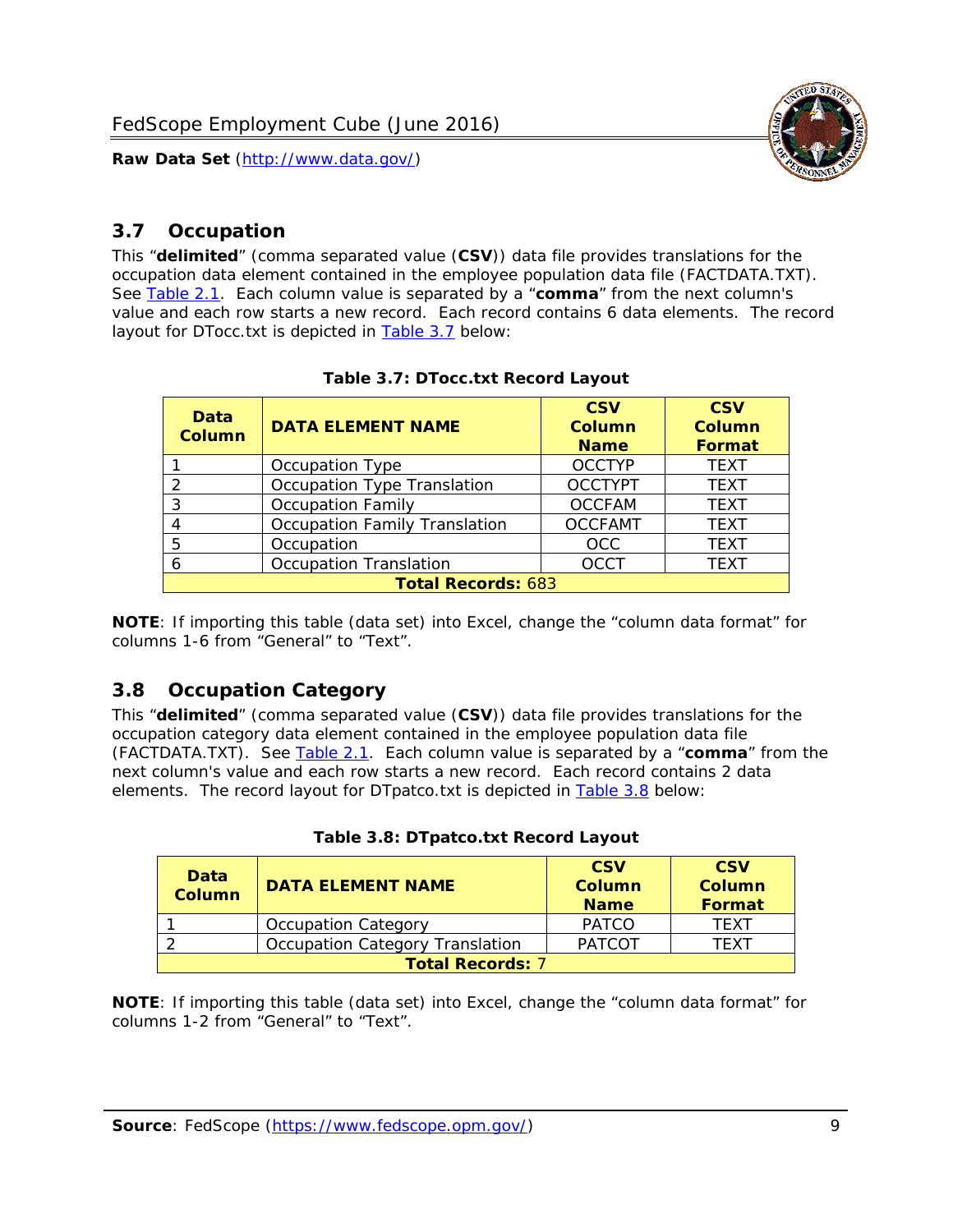

## <span id="page-10-0"></span>*3.9 Pay Plan & Grade*

<span id="page-10-4"></span>This "**delimited**" (comma separated value (**CSV**)) data file provides translations for the pay plan & grade data element contained in the employee population data file (FACTDATA.TXT). See [Table 2.1](#page-4-1). Each column value is separated by a "**comma**" from the next column's value and each row starts a new record. Each record contains 7 data elements. The record layout for DTppgrd.txt is depicted in **Table 3.9** below:

<span id="page-10-2"></span>

| Data<br>Column              | <b>DATA ELEMENT NAME</b>   | <b>CSV</b><br>Column<br><b>Name</b> | <b>CSV</b><br><b>Column</b><br><b>Format</b> |  |
|-----------------------------|----------------------------|-------------------------------------|----------------------------------------------|--|
|                             | Pay Plan Type              | <b>PPTYP</b>                        | <b>TEXT</b>                                  |  |
| $\mathcal{P}$               | Pay Plan Type Translation  | <b>PPTYPT</b>                       | <b>TEXT</b>                                  |  |
| 3                           | Pay Plan Group             | <b>PPGROUP</b>                      | <b>TEXT</b>                                  |  |
| 4                           | Pay Plan Group Translation | <b>PPGROUPT</b>                     | <b>TEXT</b>                                  |  |
| 5                           | Pay Plan                   | <b>PAYPLAN</b>                      | <b>TEXT</b>                                  |  |
| 6                           | Pay Plan Translation       | PAYPLANT                            | <b>TEXT</b>                                  |  |
|                             | Pay Plan & Grade           | <b>PPGRD</b>                        | <b>TEXT</b>                                  |  |
| <b>Total Records: 1,009</b> |                            |                                     |                                              |  |

#### **Table 3.9: DTppgrd.txt Record Layout**

**NOTE**: If importing this table (data set) into Excel, change the "column data format" for columns 1-7 from "General" to "Text".

# <span id="page-10-1"></span>*3.10 Salary Level*

<span id="page-10-5"></span><span id="page-10-3"></span>This "**delimited**" (comma separated value (**CSV**)) data file provides translations for the salary level data element contained in the employee population data file (FACTDATA.TXT). See [Table 2.1](#page-4-1). Each column value is separated by a "**comma**" from the next column's value and each row starts a new record. Each record contains 2 data elements. The record layout for DTsallvl.txt is depicted in [Table 3.10](#page-10-5) below:

| <b>Data</b><br><b>Column</b> | <b>DATA ELEMENT NAME</b>        | <b>CSV</b><br>Column<br><b>Name</b> | <b>CSV</b><br>Column<br><b>Format</b> |
|------------------------------|---------------------------------|-------------------------------------|---------------------------------------|
|                              | Salary Level                    | <b>SALLVL</b>                       | TFXT                                  |
|                              | <b>Salary Level Translation</b> | SAI I VI T                          | TEXT                                  |
| <b>Total Records: 19</b>     |                                 |                                     |                                       |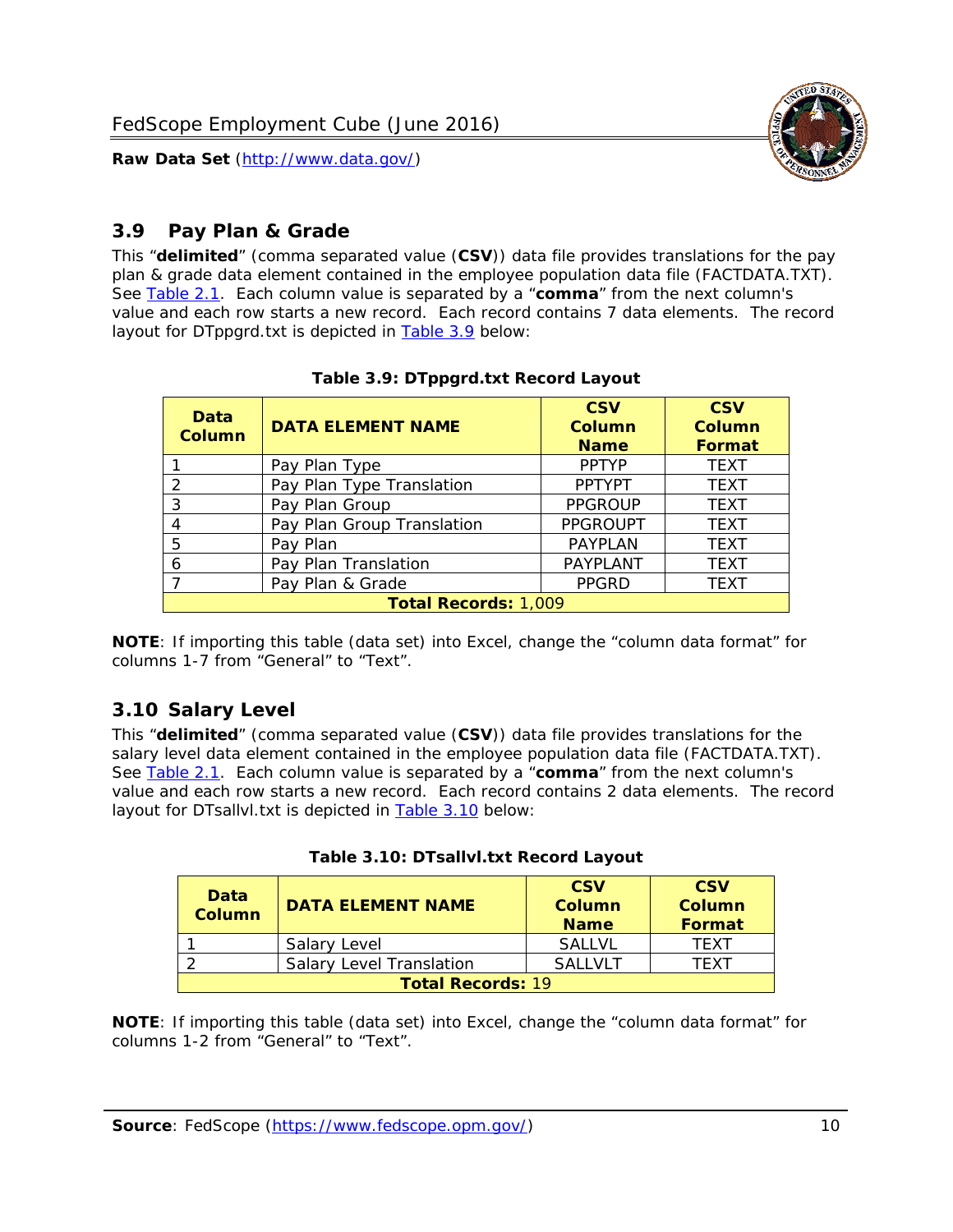

#### <span id="page-11-0"></span>*3.11 STEM Occupations*

<span id="page-11-4"></span>This "**delimited**" (comma separated value (**CSV**)) data file provides translations for the STEM occupations data element contained in the employee population data file (FACTDATA.TXT). See [Table 2.1](#page-4-1). Each column value is separated by a "**comma**" from the next column's value and each row starts a new record. Each record contains 6 data elements. The record layout for DTstemocc.txt is depicted in [Table 3.11](#page-11-4) below:

<span id="page-11-2"></span>

| Data<br><b>Column</b>    | <b>DATA ELEMENT NAME</b>                     | <b>CSV</b><br>Column<br><b>Name</b> | <b>CSV</b><br><b>Column</b><br>Format |  |
|--------------------------|----------------------------------------------|-------------------------------------|---------------------------------------|--|
|                          | <b>STEM Occupation Aggregate</b>             | <b>STEMAGG</b>                      | <b>TEXT</b>                           |  |
|                          | <b>STEM Occupation Aggregate Translation</b> | <b>STEMAGGT</b>                     | <b>TEXT</b>                           |  |
| 3                        | <b>STEM Occupation Type</b>                  | <b>STEMTYP</b>                      | <b>TEXT</b>                           |  |
|                          | <b>STEM Occupation Type Translation</b>      | <b>STEMTYPT</b>                     | <b>TEXT</b>                           |  |
| 5                        | <b>STEM Occupation</b>                       | <b>STEMOCC</b>                      | <b>TEXT</b>                           |  |
|                          | <b>STEM Occupation Translation</b>           | <b>STEMOCCT</b>                     | <b>TEXT</b>                           |  |
| <b>Total Records: 69</b> |                                              |                                     |                                       |  |

#### **Table 3.11: DTstemocc.txt Record Layout**

**NOTE**: If importing this table (data set) into Excel, change the "column data format" for columns 1-6 from "General" to "Text".

# <span id="page-11-1"></span>*3.12 Supervisory Status*

This "**delimited**" (comma separated value (**CSV**)) data file provides translations for the supervisory status data element contained in the employee population data file (FACTDATA.TXT). See [Table 2.1](#page-4-1). Each column value is separated by a "**comma**" from the next column's value and each row starts a new record. Each record contains 4 data elements. The record layout for DTsuper.txt is depicted in [Table 3.12](#page-11-5) below:

<span id="page-11-5"></span><span id="page-11-3"></span>

| Data<br><b>Column</b>   | <b>DATA ELEMENT NAME</b>              | <b>CSV</b><br><b>Column</b><br><b>Name</b> | <b>CSV</b><br><b>Column</b><br><b>Format</b> |  |
|-------------------------|---------------------------------------|--------------------------------------------|----------------------------------------------|--|
|                         | <b>Supervisory Status Type</b>        | <b>SUPFRTYP</b>                            | <b>TEXT</b>                                  |  |
|                         | Supervisory Status Type Translation   | <b>SUPERTYPT</b>                           | <b>TEXT</b>                                  |  |
|                         | <b>Supervisory Status</b>             | <b>SUPERVIS</b>                            | <b>TEXT</b>                                  |  |
|                         | <b>Supervisory Status Translation</b> | <b>SUPERVIST</b>                           | <b>TFXT</b>                                  |  |
| <b>Total Records: 7</b> |                                       |                                            |                                              |  |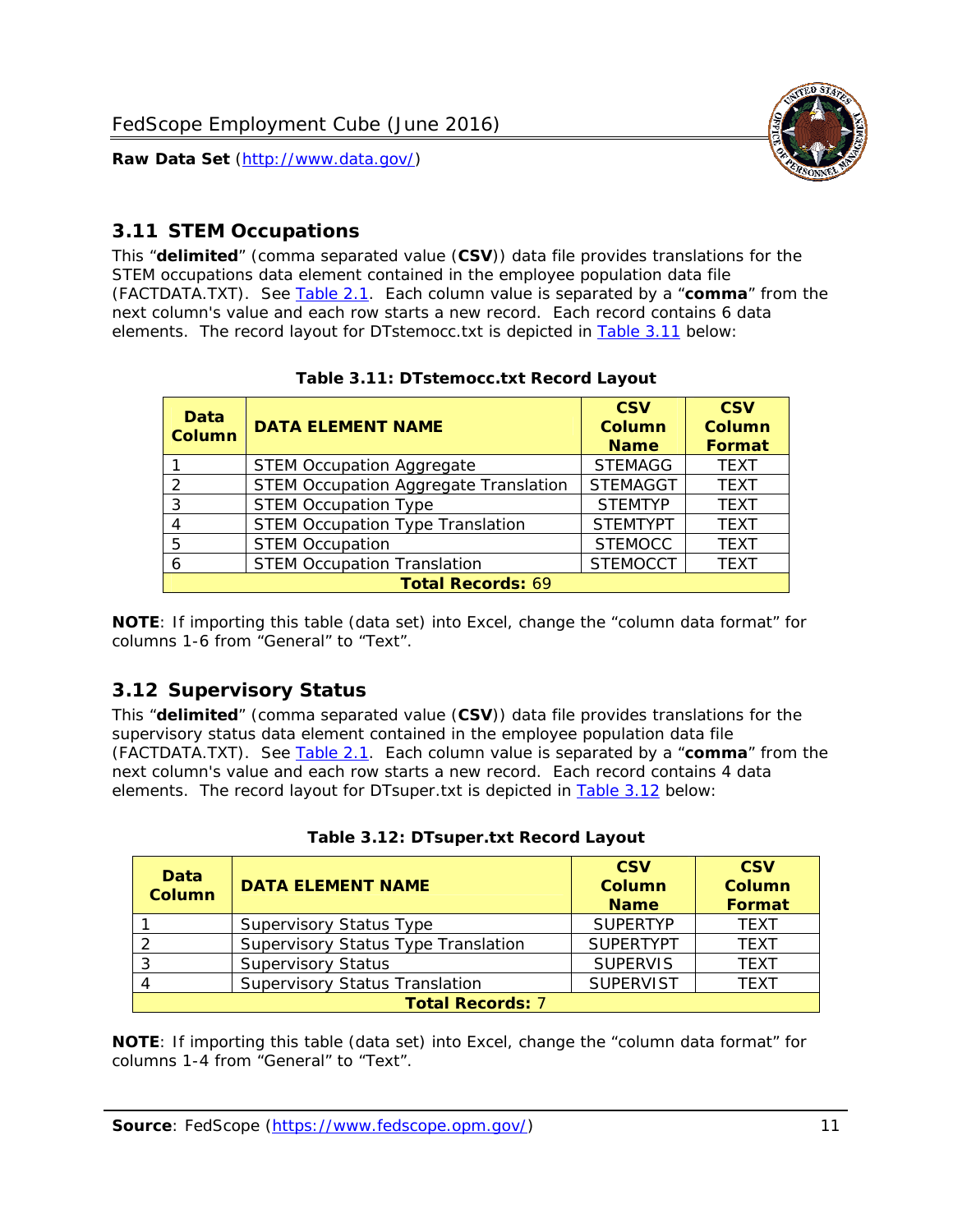

# <span id="page-12-0"></span>*3.13 Type of Appointment*

This "**delimited**" (comma separated value (**CSV**)) data file provides translations for the type of appointment data element contained in the employee population data file (FACTDATA.TXT). See [Table 2.1](#page-4-1). Each column value is separated by a "**comma**" from the next column's value and each row starts a new record. Each record contains 4 data elements. The record layout for DTtoa.txt is depicted in [Table 3.13](#page-12-4) below:

<span id="page-12-4"></span><span id="page-12-2"></span>

| Data<br><b>Column</b>    | <b>DATA ELEMENT NAME</b>             | <b>CSV</b><br><b>Column</b><br><b>Name</b> | <b>CSV</b><br><b>Column</b><br>Format |  |
|--------------------------|--------------------------------------|--------------------------------------------|---------------------------------------|--|
|                          | Type of Appointment Type             | <b>TOATYP</b>                              | <b>TEXT</b>                           |  |
|                          | Type of Appointment Type Translation | <b>TOATYPT</b>                             | <b>TEXT</b>                           |  |
|                          | Type of Appointment                  | TOA                                        | <b>TEXT</b>                           |  |
|                          | Type of Appointment Translation      | <b>TOAT</b>                                | <b>TEXT</b>                           |  |
| <b>Total Records: 21</b> |                                      |                                            |                                       |  |

#### **Table 3.13: DTtoa.txt Record Layout**

**NOTE**: If importing this table (data set) into Excel, change the "column data format" for columns 1-4 from "General" to "Text".

#### <span id="page-12-1"></span>*3.14 Work Schedule*

<span id="page-12-5"></span>This "**delimited**" (comma separated value (**CSV**)) data file provides translations for the work schedule data element contained in the employee population data file (FACTDATA.TXT). See [Table 2.1](#page-4-1). Each column value is separated by a "**comma**" from the next column's value and each row starts a new record. Each record contains 4 data elements. The record layout for DTwrksch.txt is depicted in [Table 3.14](#page-12-5) below:

<span id="page-12-3"></span>

| Data<br>Column           | <b>DATA ELEMENT NAME</b>       | <b>CSV</b><br><b>Column</b><br><b>Name</b> | <b>CSV</b><br>Column<br><b>Format</b> |  |
|--------------------------|--------------------------------|--------------------------------------------|---------------------------------------|--|
|                          | Work Schedule Type             | <b>WSTYP</b>                               | <b>TEXT</b>                           |  |
| 2                        | Work Schedule Type Translation | <b>WSTYPT</b>                              | <b>TFXT</b>                           |  |
| 3                        | Work Schedule                  | <b>WORKSCH</b>                             | <b>TFXT</b>                           |  |
|                          | Work Schedule Translation      | <b>WORKSCHT</b>                            | <b>TFXT</b>                           |  |
| <b>Total Records: 12</b> |                                |                                            |                                       |  |

|  | Table 3.14: DTwrksch.txt Record Layout |  |
|--|----------------------------------------|--|
|  |                                        |  |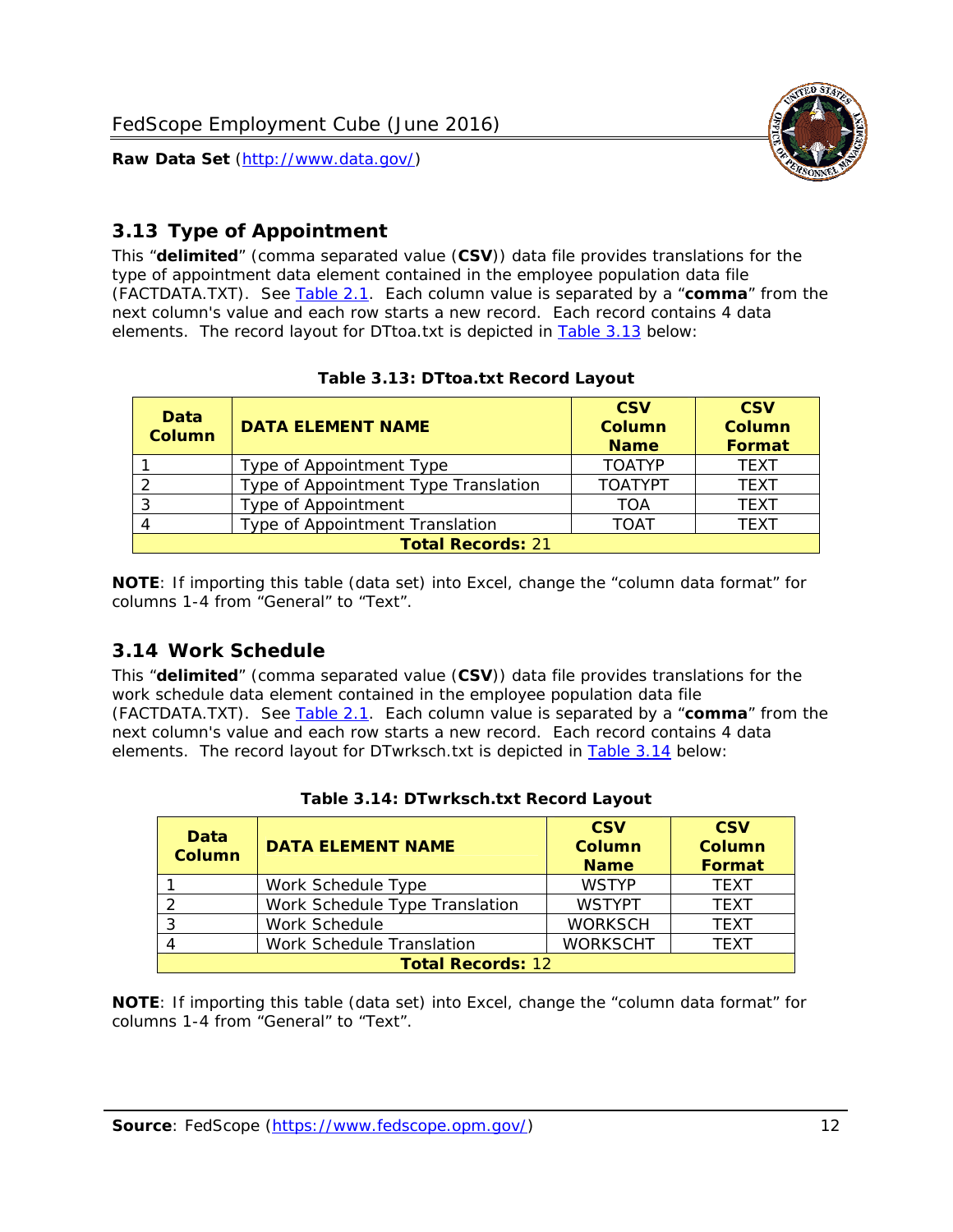

#### <span id="page-13-0"></span>*3.15 Work Status*

<span id="page-13-4"></span><span id="page-13-2"></span>This "**delimited**" (comma separated value (**CSV**)) data file provides translations for the work status data element contained in the employee population data file (FACTDATA.TXT). See [Table 2.1](#page-4-1). Each column value is separated by a "**comma**" from the next column's value and each row starts a new record. Each record contains 2 data elements. The record layout for DTwkstat.txt is depicted in [Table 3.15](#page-13-4) below:

| Data<br><b>Column</b>   | <b>DATA ELEMENT NAME</b>       | <b>CSV</b><br>Column<br><b>Name</b> | <b>CSV</b><br>Column<br><b>Format</b> |
|-------------------------|--------------------------------|-------------------------------------|---------------------------------------|
|                         | <b>Work Status</b>             | <b>WORKSTAT</b>                     | TFXT                                  |
|                         | <b>Work Status Translation</b> | <b>WORKSTATT</b>                    | TFXT                                  |
| <b>Total Records: 2</b> |                                |                                     |                                       |

#### **Table 3.15: DTwkstat.txt Record Layout**

**NOTE**: If importing this table (data set) into Excel, change the "column data format" for columns 1-2 from "General" to "Text".

#### <span id="page-13-1"></span>*3.16 Date*

<span id="page-13-5"></span><span id="page-13-3"></span>This "**delimited**" (comma separated value (**CSV**)) data file provides translations for the status file month date data element contained in the employee population data file (FACTDATA.TXT). See [Table 2.1](#page-4-1). Each column value is separated by a "**comma**" from the next column's value and each row starts a new record. Each record contains 2 data elements. The record layout for DTdate.txt is depicted in [Table 3.16](#page-13-5) below:

| Data<br><b>Column</b>   | <b>DATA ELEMENT NAME</b> | <b>CSV</b><br>Column<br><b>Name</b> | <b>CSV</b><br>Column<br><b>Format</b> |  |
|-------------------------|--------------------------|-------------------------------------|---------------------------------------|--|
|                         | File Date                | <b>DATECODE</b>                     | TFXT                                  |  |
|                         | File Date Translation    | <b>DATECODET</b>                    | TFXT                                  |  |
| <b>Total Records: 1</b> |                          |                                     |                                       |  |

**Table 3.16: DTdate.txt Record Layout**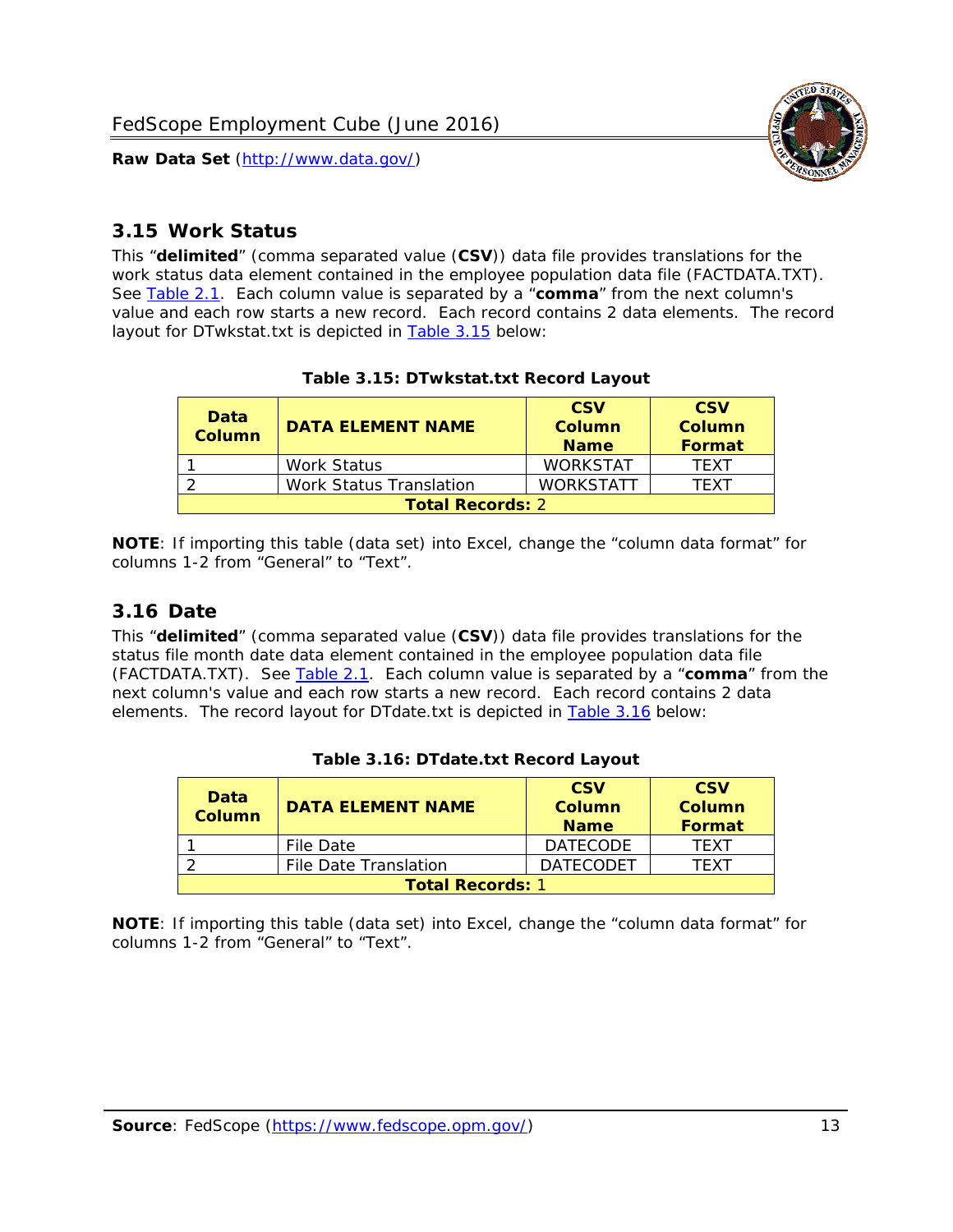<span id="page-14-0"></span>

There is no translation file for this data element. Every record in the employee population data file (FACTDATA.TXT) contains a value of "1" for this field. See Chapter [4.17](#page-16-8) for definition of **Employment**.

### <span id="page-14-1"></span>*3.18 Average Salary*

There is no translation file for this data element. See Chapter [4.18](#page-17-1) for definition of [Average](#page-17-1) **[Salary](#page-17-1) [Average Salary.](#page-17-1)** 

#### <span id="page-14-2"></span>*3.19 Average Length of Service*

There is no translation file for this data element. See Chapter [4.19](#page-17-2) for definition of [Average](#page-17-2) Length of Service

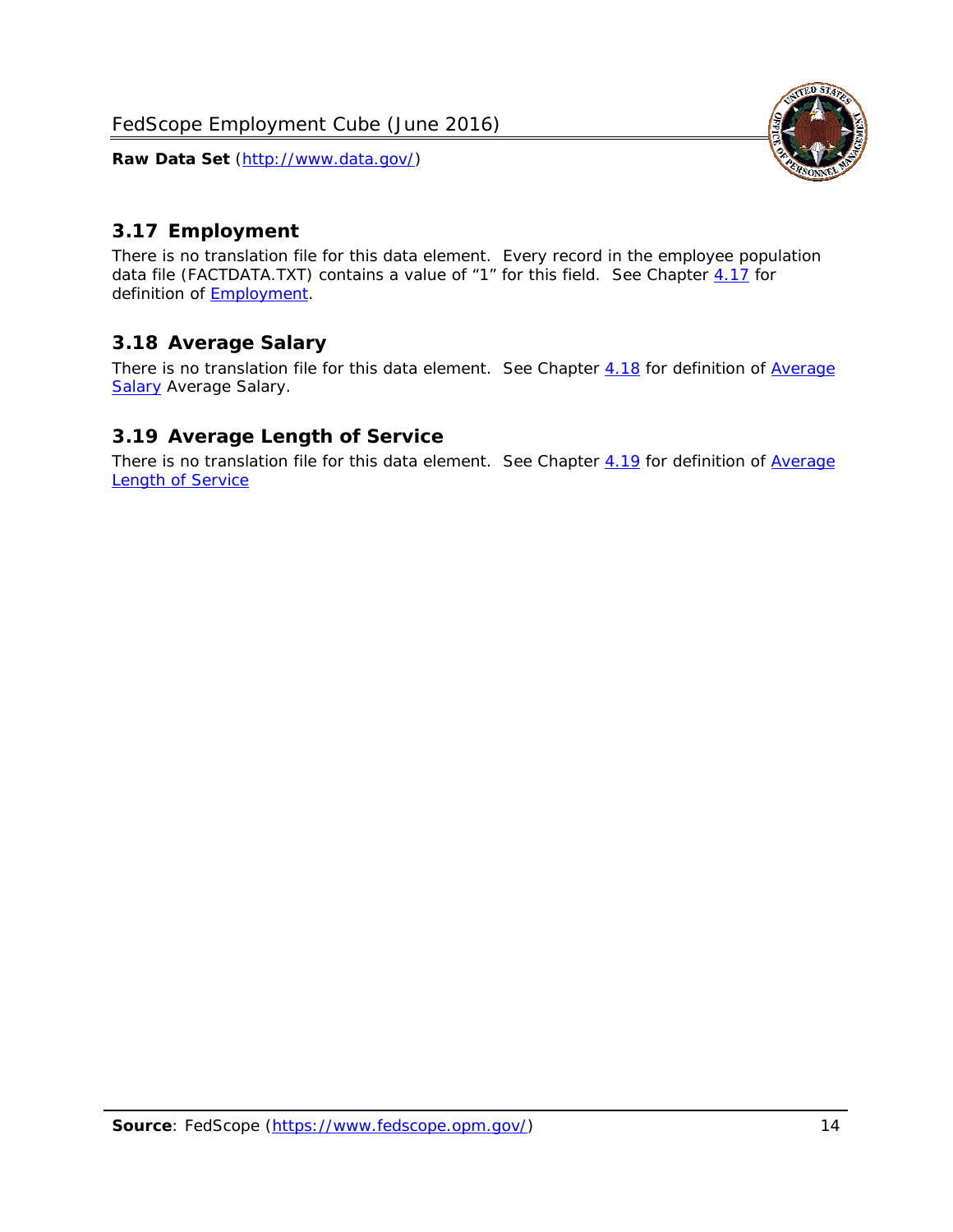

# <span id="page-15-0"></span>**4 DATA DEFINITIONS**

#### <span id="page-15-1"></span>*4.1 Agency*

The employing organization.

# <span id="page-15-2"></span>*4.2 Location*

The official duty station of an employee. Locations in the United States are defined in terms of states. Locations outside the United States are defined in terms of countries and U.S. territories.

### <span id="page-15-3"></span>*4.3 Age*

An employee's age. Age is displayed in five-year intervals, except for an initial interval of less than 20 years and a final interval of 65 years or more.

### <span id="page-15-4"></span>*4.4 Education Level*

The extent of an employee's educational attainment from an accredited institution.

#### <span id="page-15-5"></span>*4.5 General Schedule & Equivalent Grade*

The General Schedule grade for pay plans in the General Schedule and Equivalent pay plan category (See [Pay Plan & Grade](#page-16-0)).

#### <span id="page-15-6"></span>*4.6 Length of Service*

The number of years of Federal civilian employment, creditable military service, and other service made creditable by specific legislation. Length of service is grouped by five-year intervals, except for:

- a. the initial intervals of less than 1 year, 1-2 years, and 3-4 years and
- b. the final interval of 35 years or more.

#### <span id="page-15-7"></span>*4.7 Occupation*

An employee's occupation as defined by the Office of Personnel Management (OPM).

#### <span id="page-15-8"></span>*4.8 Occupation Category*

Occupational categories are defined by the educational requirements of the occupation and the subject matter and level of difficulty or responsibility of the work.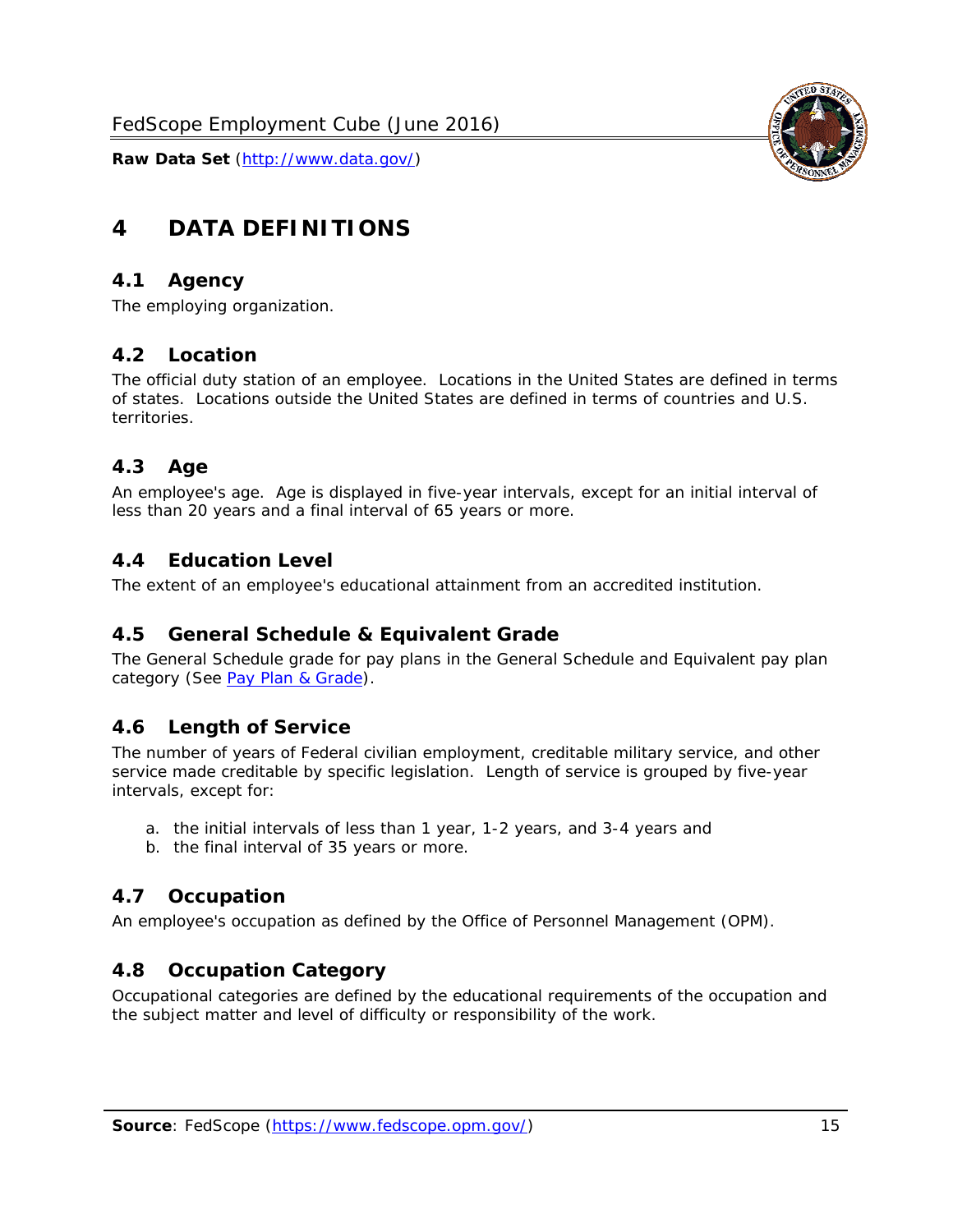

## <span id="page-16-0"></span>*4.9 Pay Plan & Grade*

The pay system and, where applicable, the grade used to determine an employee's basic pay rate. Grade denotes a hierarchical position in a pay plan and is sometimes referred to as level, class, rank, or pay band.

# <span id="page-16-1"></span>*4.10 Salary Level*

An employee's adjusted basic pay, which is an annualized rate of pay. Adjusted basic pay is the sum of an employee's rate of basic pay plus any locality comparability payment and/or special pay adjustment for law enforcement officers. Salaries are grouped by \$10,000 intervals, except for an initial interval of less than \$20,000 and a final interval of \$180,000 or more.

An employee's actual earnings may be more or less than the annualized rate because of factors such as overtime, shift differentials, less than full time work, or leave without pay.

### <span id="page-16-2"></span>*4.11 STEM Occupations*

Listing of occupations grouped into the following four occupational series:

- 1. **S**cience
- 2. **T**echnology
- 3. **E**ngineering
- 4. **M**athematics

#### <span id="page-16-3"></span>*4.12 Supervisory Status*

The nature of managerial, supervisory, or non-supervisory responsibility assigned to an employee's position.

#### <span id="page-16-4"></span>*4.13 Type of Appointment*

An employee's appointment in terms of permanence and competitiveness.

#### <span id="page-16-5"></span>*4.14 Work Schedule*

The time basis on which an employee is scheduled to work.

#### <span id="page-16-6"></span>*4.15 Work Status*

A combination of Type of Appointment and Work Schedule data elements. The Work Status data element is limited to "Non-Seasonal Full Time Permanent" and "Other Employees".

#### <span id="page-16-7"></span>*4.16 Date*

<span id="page-16-8"></span>The file date (e.g. June 2016 represented by 201606).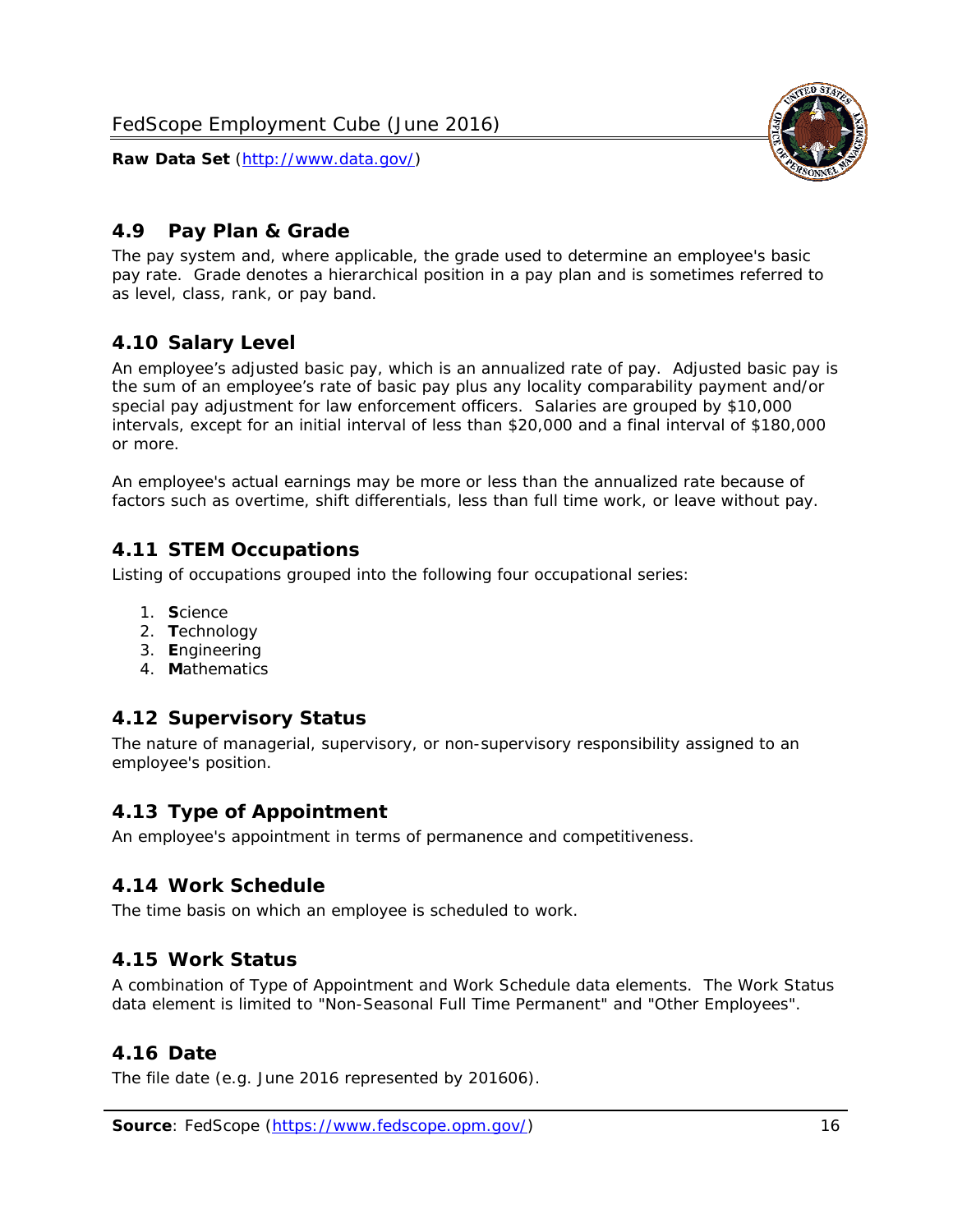

## <span id="page-17-0"></span>*4.17 Employment*

A measure representing the number of employees in pay status at the end of the quarter (or end of the pay period prior to the end of the quarter).

### <span id="page-17-1"></span>*4.18 Average Salary*

A measure representing the average adjusted basic pay, an annualized rate of pay. Adjusted basic pay is the sum of an employee's rate of basic pay and any locality comparability payment and/or special pay adjustment for law enforcement officers.

An employee's actual earnings may be more or less than the annualized rate because of factors such as overtime, shift differentials, less than full time work, or leave without pay.

Invalid salary values are excluded from the average. A large number of invalid values could invalidate the average. To obtain counts of invalid values, display the data using the Salary Level dimension (See [Salary Level\)](#page-16-1).

### <span id="page-17-2"></span>*4.19 Average Length of Service*

A measure representing the average number of years of Federal civilian employment and creditable military service.

Invalid values are excluded from the average. A large number of invalid values could invalidate the average. To obtain counts of invalid values, display the data using the Length of Service dimension (See [Length of Service](#page-15-6)).